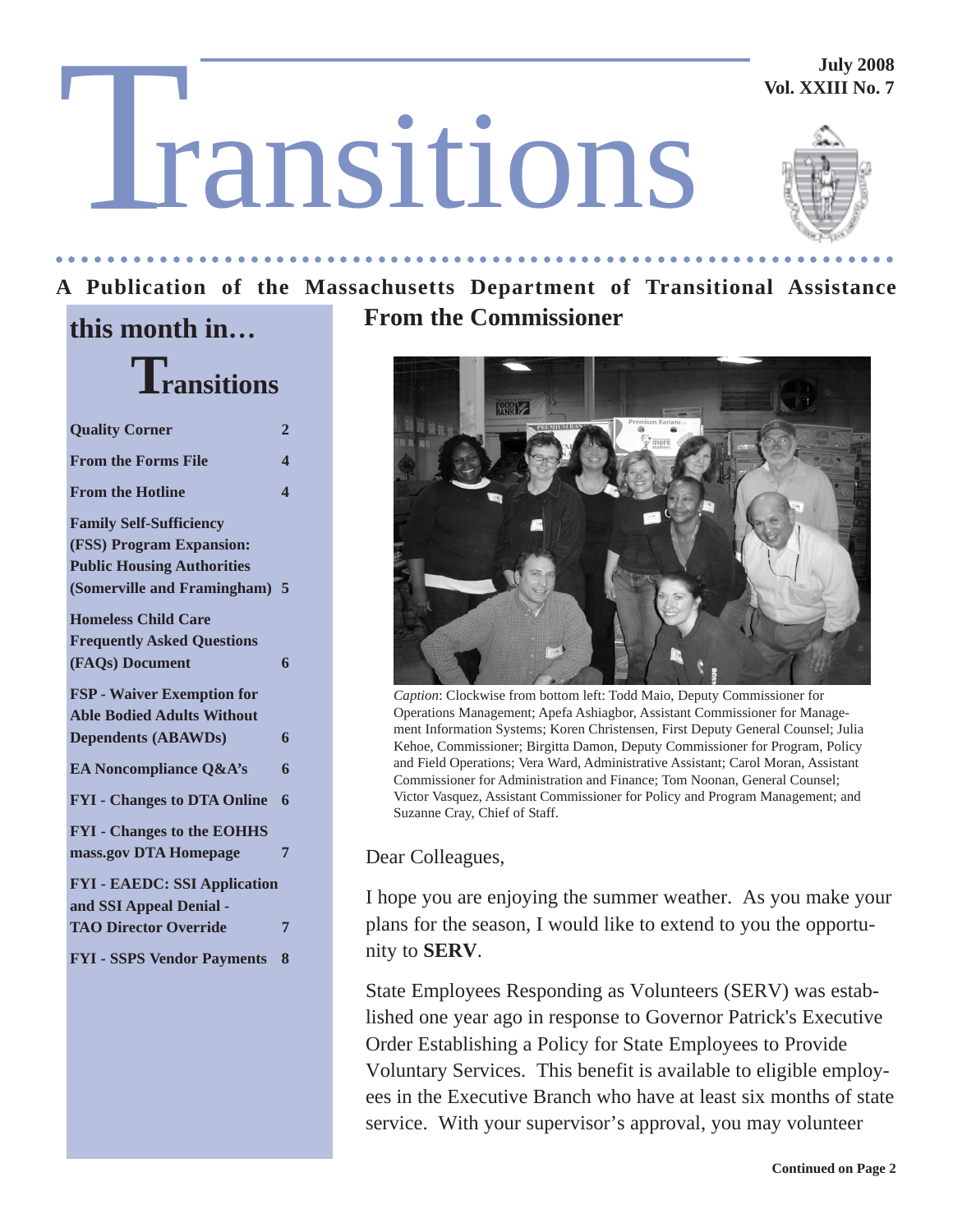#### **Continued from Page 1**

during your regular work schedule for up to one day per month at an approved Massachusetts nonprofit organization (7.5 or 8 hours/ month; pro-rated for part-time employees). Or, if it's more convenient there are a number of weekend opportunities as well. Eligible areas for volunteering include education, youth mentoring, public and charter schools, health and human services, public safety, and the environment.

The Governor and Executive Office of Health and Human Services Secretary JudyAnn Bigby have emphasized the importance of the SERV Program and I encourage all of you to participate. I can say from personal experience that this is a wonderful and rewarding opportunity. Recently, I went with several Central Office colleagues to volunteer at the Greater Boston Food Bank. We spent the morning working as a team to sort donations - and the ten of us went through more than 8,000 pounds of food! We are very proud of this accomplishment and I greatly enjoyed spending time outside the office with my fellow DTA employees.

Our own Peter Sasso recently volunteered at Community Servings in Jamaica Plain with Secretary Bigby and representatives from the Department of Mental Health, the Department of Mental Retardation, the Department of Youth Services, the Division of Health Care Finance and Policy, Massachusetts Commission for the Blind, and the Department of Veterans Services. Together, they prepared over 600 meals for homebound individuals with HIV/ AIDS and other acute-life threatening illnesses. Congratulations, Peter!

These are just two examples of the many volunteering events happening across our state. I look forward to hearing about yours.

To find a volunteer opportunity in your area, please visit www.mass.gov/serv and click on the Volunteer Opportunities Calendar. SERV is especially important as a vehicle for us to connect with our communities, where we spend each day helping others.

Thank you as always, for everything you do.

Sincerely,

Julia 2. Kehre

Julia E. Kehoe, Commissioner

## **Quality Corner**

This month we will discuss a case with multiple errors. The errors are related to countable unearned income, allowable expense deductions, an expired disqualification period and shelter expenses in merged households.

#### **Multiple Error Case**

This NPA case consisted of a TAFDC mother, five children and another adult. The mother was not included in the food stamp household because she had been previously disqualified because of an Intentional Program Violation. Two of her five children were Family Cap children and therefore not included in the TAFDC grant. The food stamp case was certified for one year by the PA case manager. The client also received the monthly \$50 DEFRA payment because the father of all five children paid child support through the Department of Revenue. The other adult in the home had no income.

**July 2008 Page 2 Continued on Page 3** The BEACON case record showed that the household was allowed a rental amount of \$461.50. The shelter cap was erroneously lifted based on a disability determination dated February 2007. The disability form indicated that the client met the disability criteria for EAEDC and TAFDC.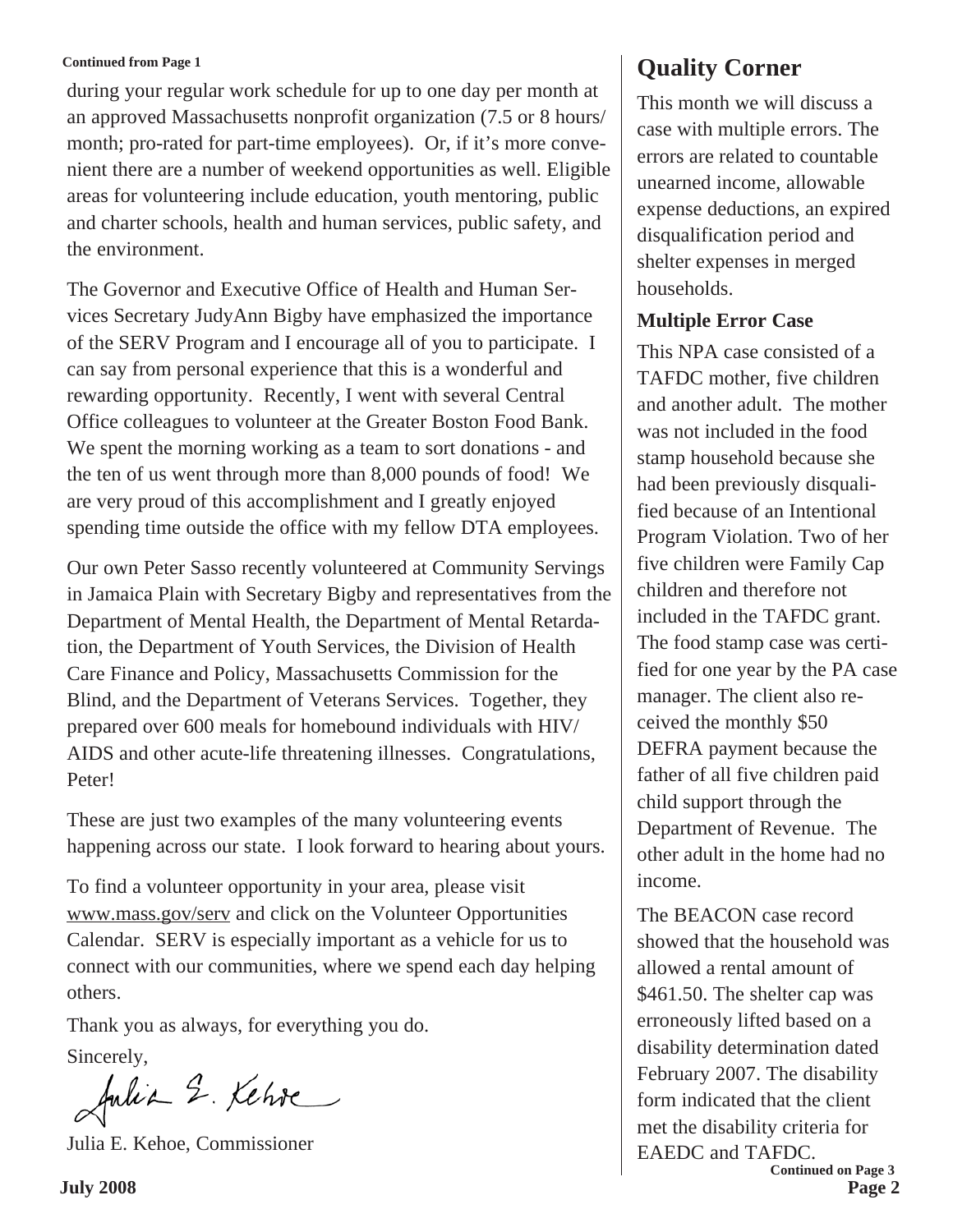#### **Continued from Page 2**

During the QC review it was determined that the client's disqualification period had ended more than two years ago, so she should have been included in the food stamp household. In addition, she was not eligible to have the shelter cap lifted since the disability form did not indicate that she met the SSI definition of disability. The household's rent was only \$305 and not \$461.50 as recorded on BEACON. The client also admitted she had been receiving support payments through DOR for her two Family Cap children. This was verified by DOR. The combined effect of all these errors caused a substantial overpayment to the client.

#### **What's a Case Manager to Do?**

#### *Family Cap Children Receiving Child Support*

The client did not start receiving child support for the two Family Cap children until after her last recertification. She should have reported this new income to the TAO. The case manager should also have checked the DOR screen because a DEFRA payment on the case indicated that she received child support. Since the five children all had the same father, it was likely that the client would also receive

child support for the Family Cap children. It is always important to check for child support, especially when the case includes a Family Cap child(ren). For more information on the income of Family Cap children, see *A User's Guide: Transitional Assistance Programs and BEACON*, Chapter XIII-J.

#### *Expired Disqualification Period*

Once the client's disqualification period had expired, which had been a significant amount of time prior to the last recertification, the client should have been added to the food stamp household. Before an application or recertification is processed, the case manager must look at his or her *Assessed Person Potential Changes > Clients in Active AUs with Expiring IPV End Dates* view to determine if reinstatement is appropriate for the household member. For more information on Expiring IPV Disqualifications, see *A User's Guide: Transitional Assistance Programs and BEA-CON*, Chapter II and an FYI in *Transitions* of September 2005.

#### *Uncapped Shelter Deduction*

The shelter cap must be lifted only for those clients who meet the definition of elderly and/or disabled as outlined at 106 CMR 361.210. In this case, the client's disability was not classified as SSI, so she was not eligible for an uncapped shelter deduction as part of her food stamp benefit calculation. For more information on the uncapped shelter deduction in the Food Stamp Program see 106 CMR 361.210.

### *Shelter Expenses in Merged Households*

The shelter deduction error was worsened by the fact that at one time the other adult in this food stamp household had his own food stamp case and was allowed \$156.50 for rent. When the previously separate cases became one food stamp household, his rental amount should have been removed from the shelter expenses window since the total rent for the household had already been attributed to the grantee. There are times when separate shelter expense amounts are entered under two or more household members in the same food stamp household, and sometimes this is appropriate. However, the sum of the shelter expense entries must not exceed the total shelter expense amount paid by the household. When entering a second shelter expense amount on a household, a pop-up edit will appear asking the user to indicate whether or not this second shelter expense is appropriate for the household. Case managers must carefully consider this edit before wrapping up the case.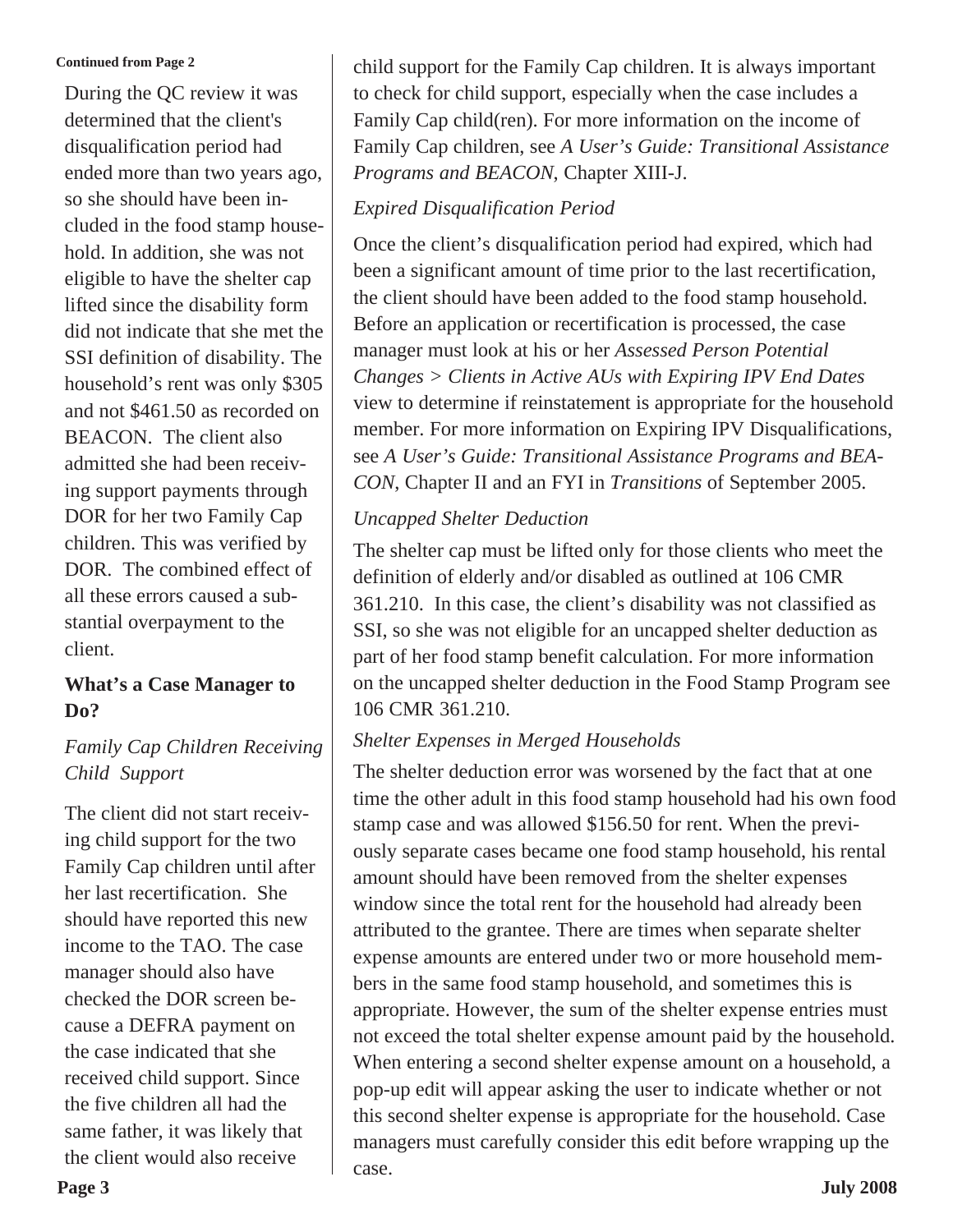## **From the Forms File**

#### **Revised Forms**

*02-557-0608-05 DVWR-CL (Rev. 6/2008) Checklist for a Domestic Violence Waiver Request*

This form has been revised. In the fourth checkbox section, the page number listed has been changed from page 9 to page 4 due to the revision of the *Request for a Waiver of TAFDC Program Requirements Due to Domestic Violence* (DVWR) form. In the fifth checkbox, the revision date for the DVWR form has been changed from Rev. 2006 to Rev. 5/2008.

*15-042-0608-05 CTC (Rev. 6/2008) Checklist for Transfer AUs*

This form has been revised. Questions have been added to prompt case managers to review the case and make appropriate BEACON window changes if the client who is being transferred has moved into or out of a waiver-approved area. Refer to Field Operations Memo 2008-33 for more information on the use of this form.



# **From the Hotline**

- **Q.** Our TAO is currently implementing the new food stamp benefit procedures for verifying the disability of elderly noncitizens receiving EAEDC. When reviewing the completion of the new *Food Stamp Disability Verification for Elderly Noncitizens* form, FS-DVEN (6/2008), what types of licensed medical practitioners are acceptable for signature?
- **A.** When reviewing the new *Food Stamp Disability Verification for Elderly Noncitizens* form, acceptable signatures include doctors (MD), osteopaths (DO), nurse practitioners (NP), physician's assistants (PA) or psychologists (PhD).

For more information on providing food stamp benefits to elderly noncitizens receiving EAEDC, refer to Field Operations Memo 2008-28.

**Q.** Is the list of acceptable licensed medical practitioners signing the new *Food Stamp Disability Verification for Elderly Noncitizens* form different from the signatures we accept on the *Food Stamp Program Work Requirement* **Continued on Page 5**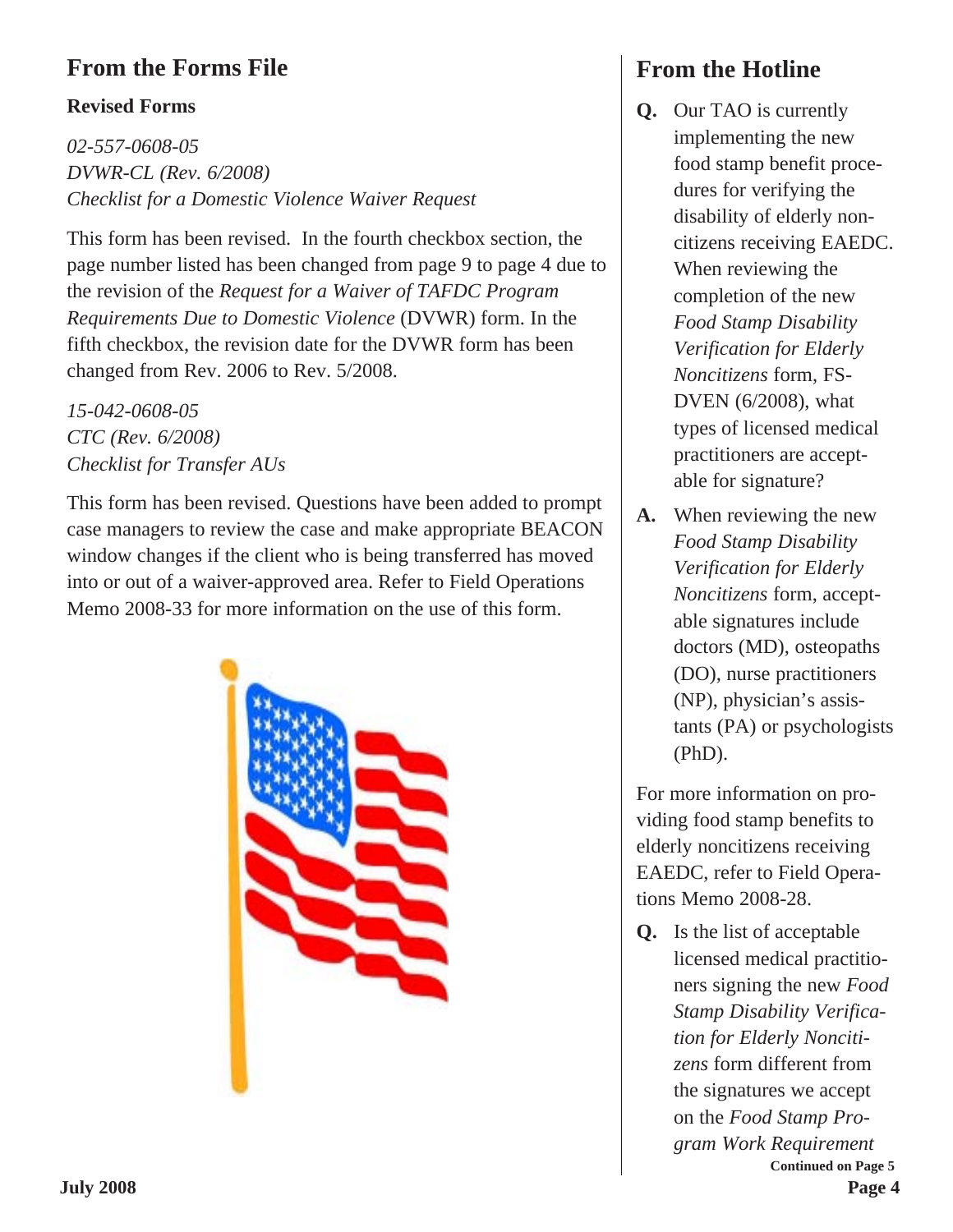#### **Continued from Page 4**

*Medical Report* form?

**A.** Yes. For the *Food Stamp Program Work Requirement Medical Report* form, a broader range of signatures is acceptable including: physicians, physician's assistants, designated representatives of the physician's office, nurse practitioners, osteopaths, licensed or certified psychologists, drug and alcohol abuse counselors, certified mental health counselors, licensed independent clinical social workers, licensed certified social workers, and certified midwives. For purposes of verifying an individual's participation in a rehabilitation program or counseling program, the director of the program or the individual's counselor may also sign the form.

For more information on the *Food Stamp Work Requirements Medical Report* form, refer to Field Operations Memo 2004-22.

**Q.** Now that the rules for categorical eligibility have been expanded, how does this impact the expedited food stamp benefit request of my applicant who has no children and falls into one of the new categorically eligible groups identified in Field Operations Memo 2008-27? Specifically, if this individual is requesting expedited food stamp benefits, do I ask him about his income and assets?

**A.** Yes. The rules for expedited food stamp benefits have not changed. For all categorically eligible households, continue to follow standard policy and procedures for expedited service. This means that for a food stamp applicant to qualify for expedited food stamp benefits, he or she must meet the requirements at 106 CMR 365.800 and 106 CMR 365.810.

If you have any questions on this column or other policy and procedural material, please have your Hotline designee call the Policy Hotline at 617-348-8478.

## **Family Self-Sufficiency (FSS) Program Expansion: Public Housing Authorities (Somerville and Framingham)**

#### TAFDC

Field Operations Memo 2008-30

To ensure that clients enroll in an activity that can lead to economic self-sufficiency, as well as meet their work program requirement, the marketing of the FSS Program is being expanded to reach a new group of clients, those who live in Somerville or Framingham Public Housing Authorities (PHAs) or have their Section 8 certificate administered by the Somerville or Framingham PHAs. A list of those clients who have been asked to participate will be e-mailed to the Brockton, Dudley Square, Framingham, Milford, Newmarket Square and Revere TAOs.

The purpose of this Field Operations Memo is to:

- remind case managers about the FSS Program;
- explain the benefits of the FSS Program;
- advise case managers and Full Engagement Workers of their roles;
- give case managers information about the PHAs participating in the FSS Program; and
- provide the FSS contact list for the Regional Non-profits (RNPs) and the PHAs.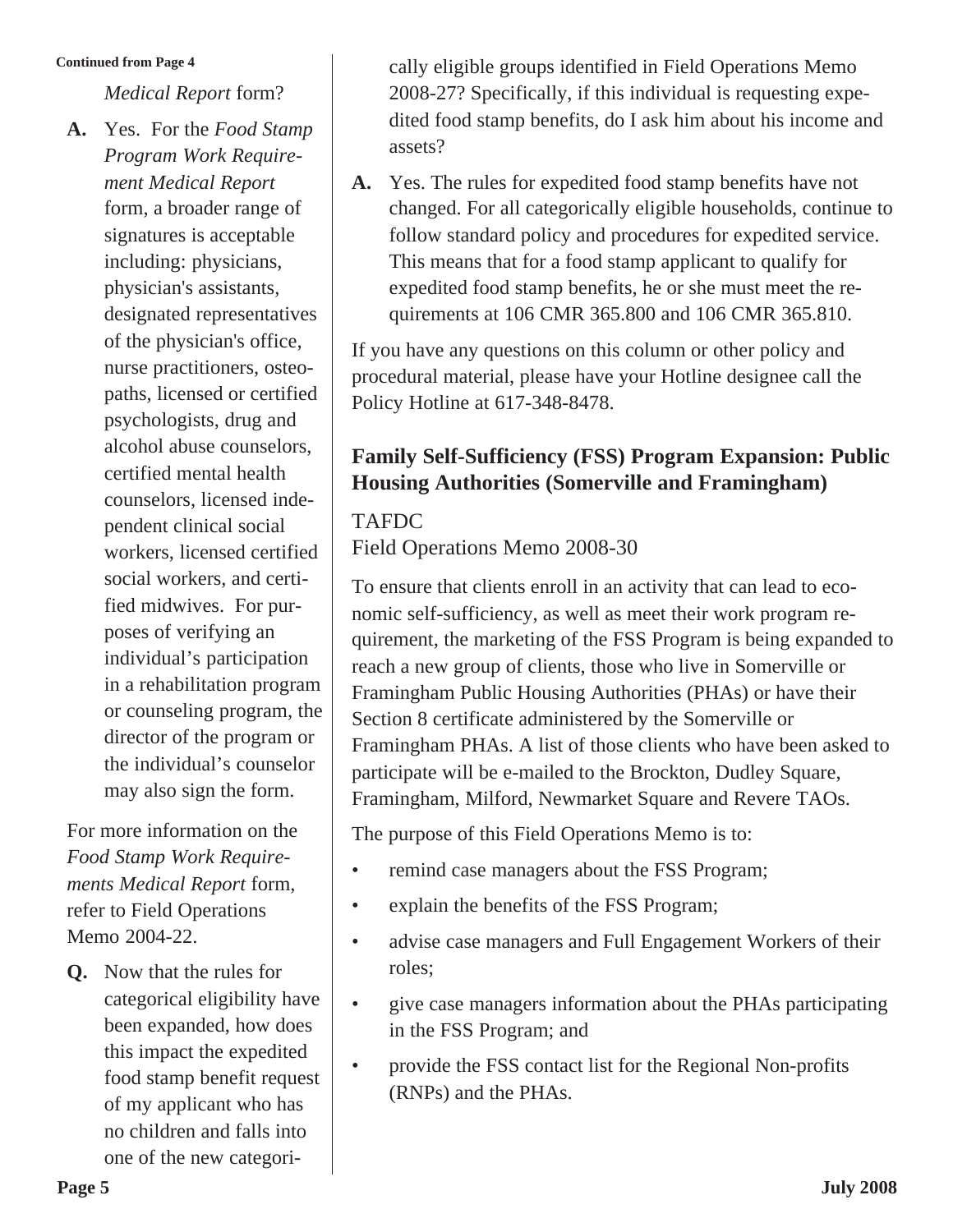## **Homeless Child Care Frequently Asked Questions (FAQs) Document**

## All Field Operations Memo 2008-32

DTA and Department of Early Education and Care (EEC) have compiled a document entitled, *Streamlining Access to Child Care for DTA Homeless Families: Homeless Child Care Frequently Asked Questions (FAQs)*. The FAQs document provides ready access to DTA homeless child care eligibility information, EEC/ CCR&R programmatic issues, EEC website links for resource information and homeless child care referral procedures.

This memo instructs case managers on how to access the FAQs document in DTA Online and on the EEC website.

## **Food Stamp Program - Waiver Exemption for Able Bodied Adults Without Dependents (ABAWDs)**

FS

Field Operations Memo 2008-33

In an effort to increase food stamp participation among the ABAWD population, the Department applied for and received a waiver to exempt individuals in certain areas of the state from Food Stamp Work Program rules.

This memo:

- implements the ABAWD waiver and describes BEACON procedures for processing ABAWDs living in waived areas, and ABAWDs who move into or out of a waived areas;
- eliminates the use of the *Inappropriate Candidate for CS* and *No Available FS CS Site* designations in BEACON; and
- introduces a new job aid that will help case managers to appropriately code ABAWDs on BEACON.

## **EA Noncompliance Q&A's**

### EA Field Operations Memo 2008-34

Answers to questions raised by DTA staff and EA providers may be accessed in the *EA Noncompliance Q & A's* section of *DTA Online*.

## **FYI**

## **Changes to DTA Online**

This month, you will see the following changes to **Policy Online**:

- A new Job Aid has been added. *NPA Food Stamp Coding for ABAWD Work Requirements* is a new tool to help staff determine whether or not a client meets the new Waiver Exemption for Able Bodied Adults Without Dependents (ABAWDS) outlined in Field Operations Memo 2008-33.
- A new online guide has been created to help clarify child care issues regarding homeless families. The *Homeless Child Care Frequently Asked Questions* guide provides ready access to DTA homeless child care eligibility information.
- A new online guide called *Emergency Assistance Noncompliance Questions and Answers* has been added to address EA noncompliance issues.

Also this month, the *FSS Contact Lists* (Family Self-Sufficiency) referenced in Field Operations Memo 2008- 30 have been added to the **Resource Inventories**.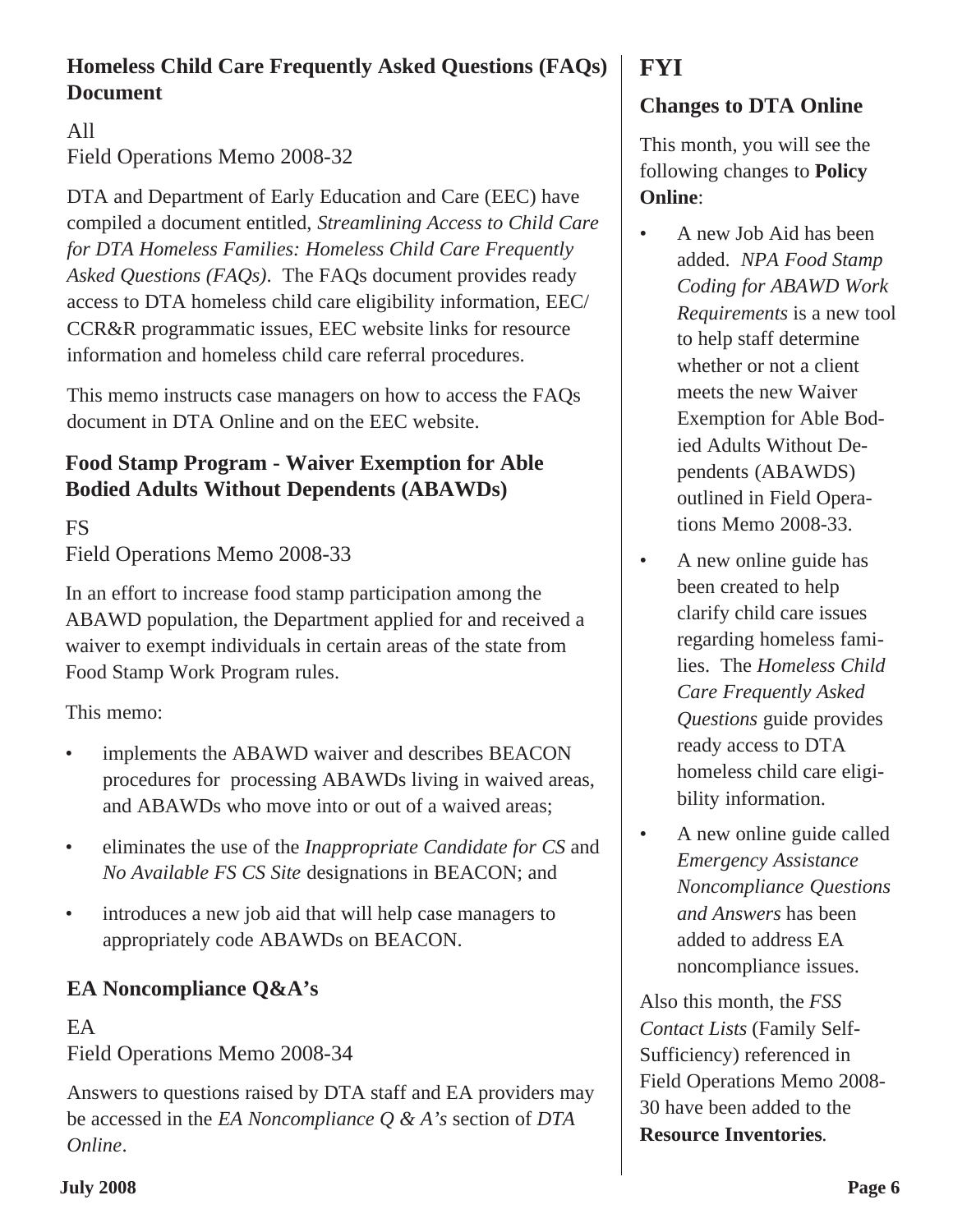# **FYI**

## **Changes to the EOHHS mass.gov DTA Homepage**

This month, a *Disability Accommodation Contacts* list has been added to our DTA Homepage, under *Related Links*. It contains disability accommodation contact information for each TAO.





# **FYI**

## **EAEDC: SSI Application and SSI Appeal Denial - TAO Director Override**

BEACON sends a closing notice when the SDX file indicates that an EAEDC client did not complete an SSI application or file an appeal of an SSI denial. Case managers are reminded that if the client shows proof that he or she has filed the SSI application or filed an appeal of the SSI denial prior to the BEACON-initiated case closing, after the closing has been initiated or after the closing has occurred, case managers must ensure that the TAO Director Override procedure is implemented to prevent the case closing or that the override is implemented when the case is reopened. Refer to Field Operations Memo 2005-21, pages 4 and 5 - "TAO Director Override" - for detailed procedures on how to implement the TAO Director Override. Using the override will also prevent warning notices from being generated inappropriately.

If the BEACON-initiated closing is in progress and the client has filed an aid-pending appeal to prevent the case closing, the TAO Director Override cannot be applied. The client should be advised to withdraw the appeal in writing to the Division of Hearings. It is important that this be done to allow the override to be applied. Once the appeal is withdrawn, be sure the TAO Director or designee completes the override procedures in Field Operations Memo 2005-21.

**IMPORTANT:** If the client does not withdraw the appeal and subsequently abandons the appeal which results in the case closing, the case manager must be sure to reopen the case retroactive to the closing date and make sure the TAO Director Override is applied.

"Friendship with oneself is all-important, because without it one cannot be friends with anyone else."

Eleanor Roosevelt